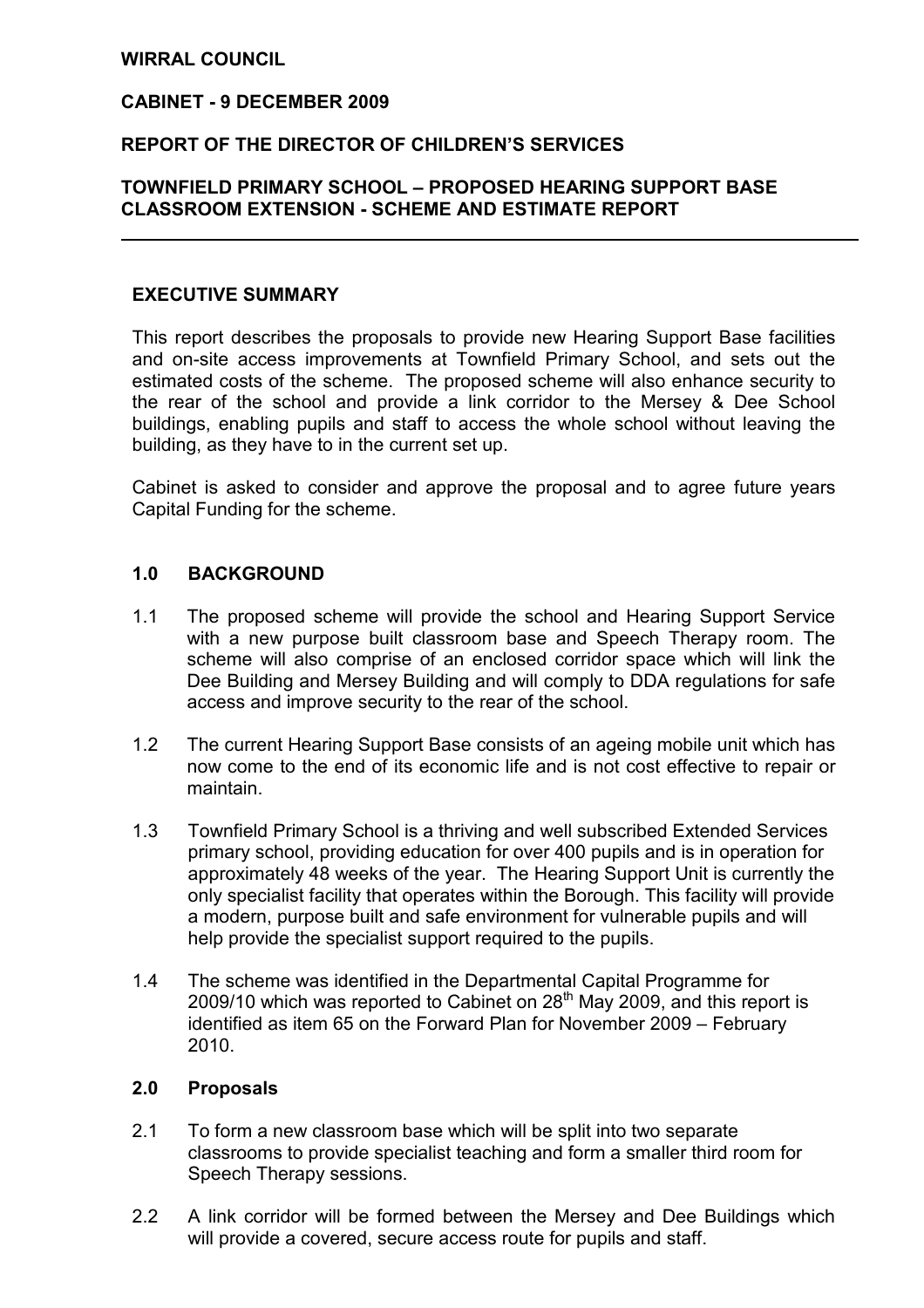- 2.3 The school is on a sloping site, with some parts of the premises, including the playgrounds, only accessible by steps. The scheme will allow full DDAcompliant access from the new link corridor and to both playgrounds, linking to two lifts installed in the building two years ago.
- 2.4 The existing intruder and fire alarm systems will not meet current standards when the link corridor is formed and will require upgrading/replacement, this is included in the scheme.
- 2.5 The proposed scheme is, therefore, to provide:-
	- two new specialist classrooms
	- a new specialist speech therapy room
	- a DDA-compliant link corridor between the KS2 and KS1 buildings
	- a DDA-compliant ramped access to both Junior and Infants' playgrounds
	- removal of the existing old mobile classroom and making good to the area
	- a new fire alarm and intruder alarm system throughout the school.
- 2.6 Appropriate sound insulation measures have been allowed for in association with the speech therapy room and specialist classrooms.
- 2.7 In order to undertake the building works a separate contractor's site entrance will have to be established onto Townfield Lane. Due to the poor sightlines on Townfield Lane, temporary traffic signals shall have to be set-up for the period of the works. Restrictions on vehicle movements will also be applied at pupil drop-off and pick-up times.

# 3.0 FINANCIAL IMPLICATIONS

3.1 The Estimate for this work is set out below. All costs are estimated for the commencement of construction within the second quarter of 2010.

| <b>Professional Fees</b><br><b>Clerk of Works Salary</b>                   |          |
|----------------------------------------------------------------------------|----------|
| <b>CDM Coordinator</b><br>Planning and building regulation fees            | £ 43,315 |
| <b>TOTAL for new provision</b>                                             | £332,085 |
| Demolition of existing mobile classroom,<br>including departmental charges | £8,000   |
| <b>Overall Estimated Cost of the Scheme</b>                                | £340,085 |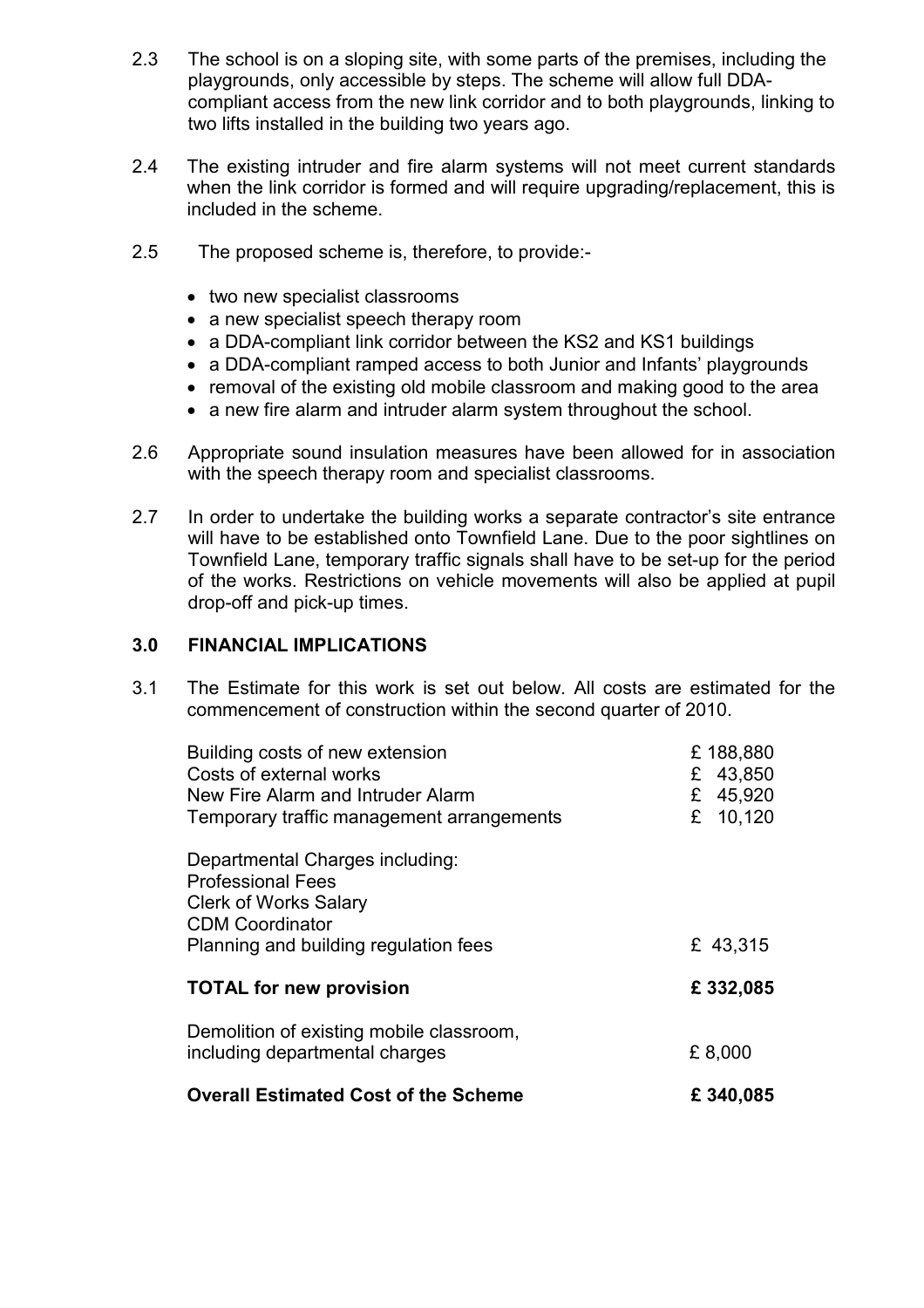3.2 The scheme will be funded from the following:-

| <b>TOTAL</b>                                                                                                | £340,085                           |
|-------------------------------------------------------------------------------------------------------------|------------------------------------|
| DCSF Modernisation fund $2009/10 =$<br>DCSF Modernisation fund 2010/11 =<br>School Access fund 2010/11<br>= | £300,000<br>£ 15.085<br>£ $25.000$ |

- 3.3 The schools Access Fund and DCSF Modernisation fund 2010/11 will form part of the 2010/11 CYPD Capital Programme and are required to fully fund the scheme and allow works to progress. This resource has been confirmed to the Local Authority.
- 3.4 It is anticipated that the main building works scheme will go out as a single stage selective competitive tender during February 2010 and the selected contractor will commence work on site in April 2010 with completion by August 2010.
- 3.5 It is intended that the removal of the mobile classroom would be subject to a separate tender, and will take place during the summer holidays to minimize the impact on the school.

# 4.0 STAFFING IMPLICATIONS

- 4.1 The Professional Services for the entire scheme will be provided by staff within the Technical Services Department.
- 4.2 The Corporate Procurement Support Unit have been consulted and are satisfied with the procurement process implemented for this project.
- 4.3 In accordance with the Construction (Design and Management) Regulations the Director of Technical Services is carrying out the role of CDM Coordinator.
- 4.4 There are no staff implications for the school arising from this report.

# 5.0 EQUAL OPPORTUNITIES IMPLICATIONS

- 5.1 Access will be provided to the proposed new extension, between the KS2 and KS1 buildings, to the playgrounds for children and adults with disabilities.
- 5.2 The scheme is designed to comply with the current recommendations for sensory impairment and design for the deaf and partially sighted.
- 5.3 There are no implications in this report specifically for women, ethnic minorities or the elderly.

# 6.0 COMMUNITY SAFETY IMPLICATIONS

6.1 The design of this project will take account of best practice to reduce the risk of crime and the local Crime Reduction Officer will be consulted.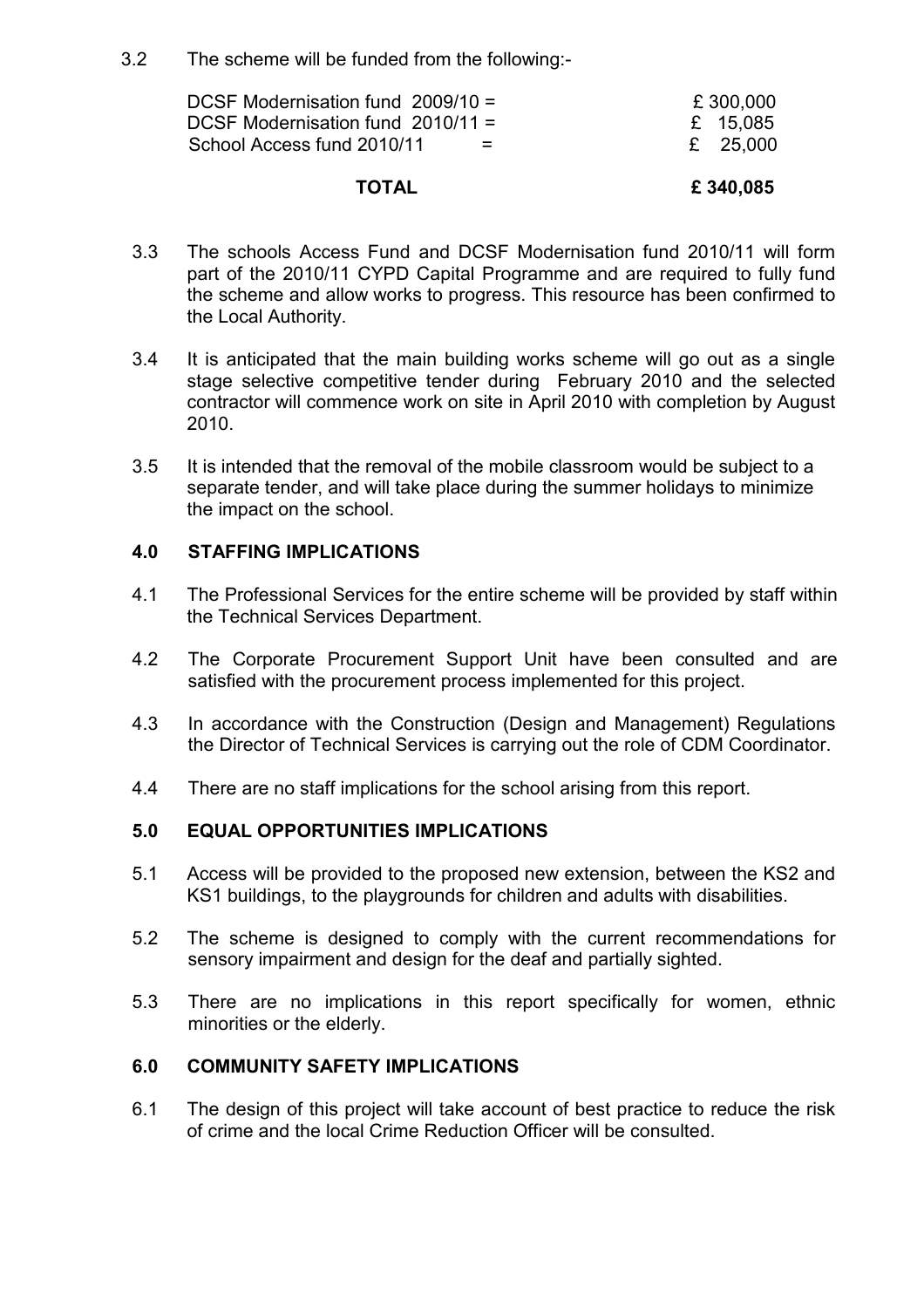# 7.0 LOCAL AGENDA 21 IMPLICATIONS

- 7.1 Thermal insulation is to be provided to meet the standards and guidelines recommended by the DCSF in the school premises regulations 1996 and part L2 of the Building Regulations. The design will also follow the BRECSU guidelines for "Energy efficient design of new buildings and extensions for schools and colleges."
- 7.2 Low energy electrical fittings, heating controls and water saving devices will all be used as far as possible to help reduce the consumption of natural resources.
- 7.3 All timber used will be from sustainable sources regulated by the Forestry Stewardship Council.
- 7.4 The successful contractor will be encouraged to employ local labour and source materials from local suppliers once construction commences

# 8.0 PLANNING IMPLICATIONS

- 8.1 Planning and Building Control approval will be required for this project.
- 8.2 The proposed new extension shall be visually complementary to the existing buildings.

# 9.0 ANTI POVERTY IMPLICATIONS

9.1 The scheme will provide new facilities, which will assist in raising standards for all children including any disadvantaged pupils living within the Borough as this is the only hearing support base facility to offer this type of teaching specialty.

# 10.0 SOCIAL INCLUSION IMPLICATIONS

10.1 The new extension will assist in providing an integrated approach to children's education, which is recognized as being a key factor in determining positive educational outcomes for all children.

# 11.0 LOCAL MEMBER SUPPORT IMPLICATIONS

11.1 The Townfield Primary School is in Oxton ward.

# 12.0 BACKGROUND PAPERS

- 12.1 The information used in the preparation of this report was obtained in consultation with the Children and Young Peoples Department and no other background papers have been used in the preparation of this report with the exception of the Architects file B02308 and the Quantity Surveyors working papers.
- 12.2 Cabinet report dated 28<sup>th</sup> May 2009, CYPD Capital Programme 2009/10.

# 13.0 RECOMMENDATIONS

13.1 That the overall Scheme and Estimate in the sum of £340,085 as presented, be accepted;